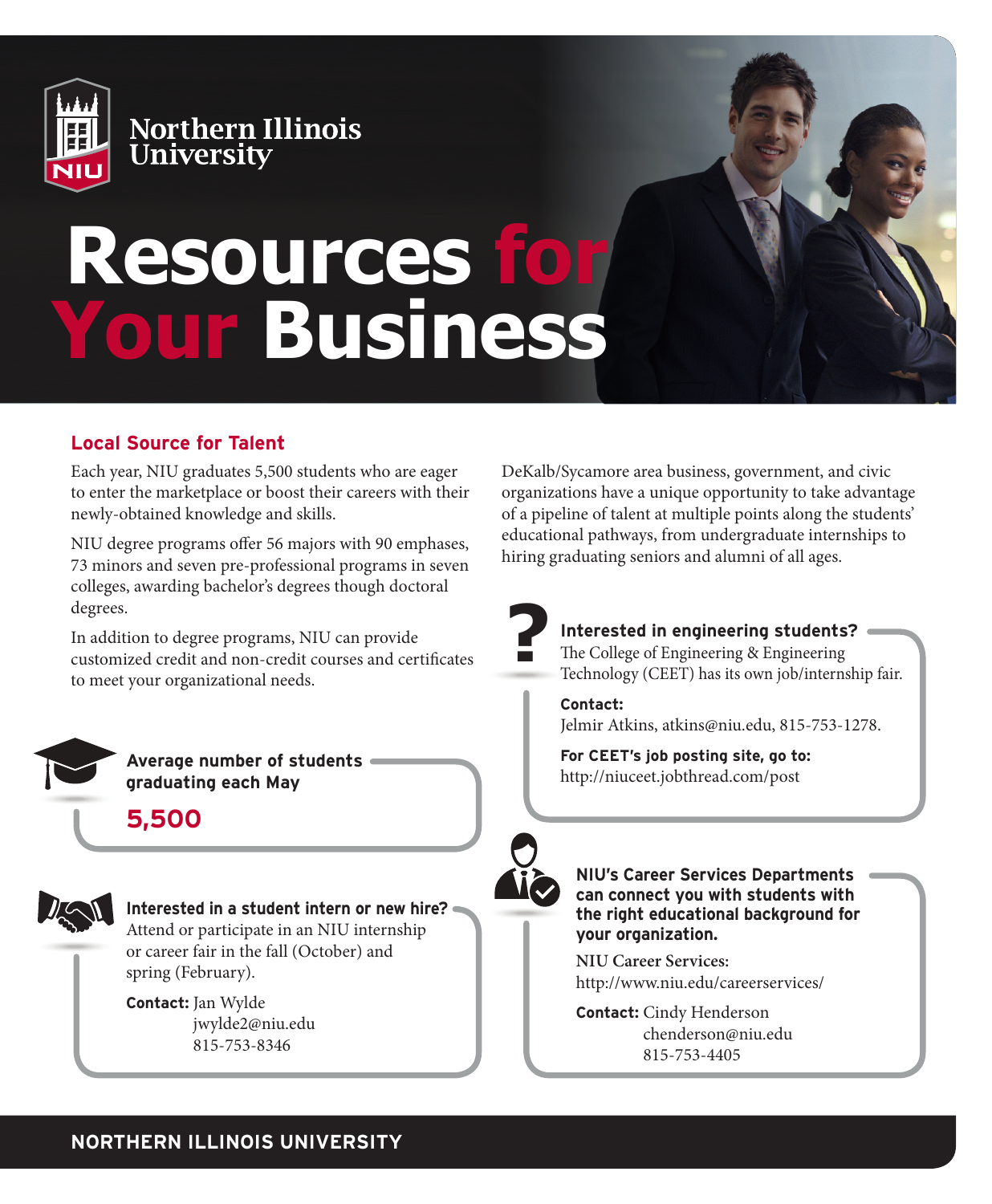#### **Technical Expertise and Support**

No matter what business you're in, chances are good NIU has the know-how that can benefit your company. NIU researchers and faculty can help you access and make sense of the information you need to make smart decisions for your organization.

• NIU's dynamic and award-winning faculty and management students offer **resources for entrepreneurs**.

**Contact:** Sarah Marsh smarsh@niu.edu 815-753-6211

• **Business development planning and new product launches** can be topics for MBA Capstone projects.

**Contact:** Jim Johnson jamesjohnson@niu.edu 815-753-1116

• Help with **market research and business assessments** is available through **NIU's Experiential Learning Center**.

**Contact:** Joan Petros jpetros@niu.edu 815-753-8414

**or the Springboard program Contact:** Luanne Mayorga lmayorga@niu.edu 815-753-6927

• NIU's College of Engineering and Engineering Technology can improve your **productivity and profitability** while providing students with real-world learning experiences.

**Contact:** Deborah Gutierrez dgutierrez1@niu.edu, 815-753-1442

• **Data analysis and program evaluation** are available for an array of public and private sector clients at the state, regional, and national levels.

**Contact:** Joan Pontarelli jpontarelli@niu.edu 815-753-1646

• Expertise in **local economic development, nonprofit management, and strategic planning** is available through NIU's Public Administration Department.

**Contact:** Denise Burchard dburchard@niu.edu 815-753-6149

• **Economic impact analysis** is available through the Center for Governmental Studies.

**Contact:** Brian Richard brichard@niu.edu 815-753-0162

• NIU's **survey research** team is available to assist with **surveys** of all sizes and complexity.

**Contact:** Mindy Schneiderman schneiderman@niu.edu 815-753-0039

• Law firms or local businesses can find **in house attorneys**.

**Contact:** Greg Anderson ganderson@niu.edu 815-753-9604

• Useful resources, training, and networking opportunities are available for **nonprofit organizations** through NIU's Center for Non-Governmental Organization Leadership and Development.

**Contact:** Nancy Castle ncastle@niu.edu 815-753-4430

• Assistance with off-campus credit programs, community college engagement, and conferences and professional development is available.

**Contact:** Ted Moen tmoen@niu.edu 815-753-6926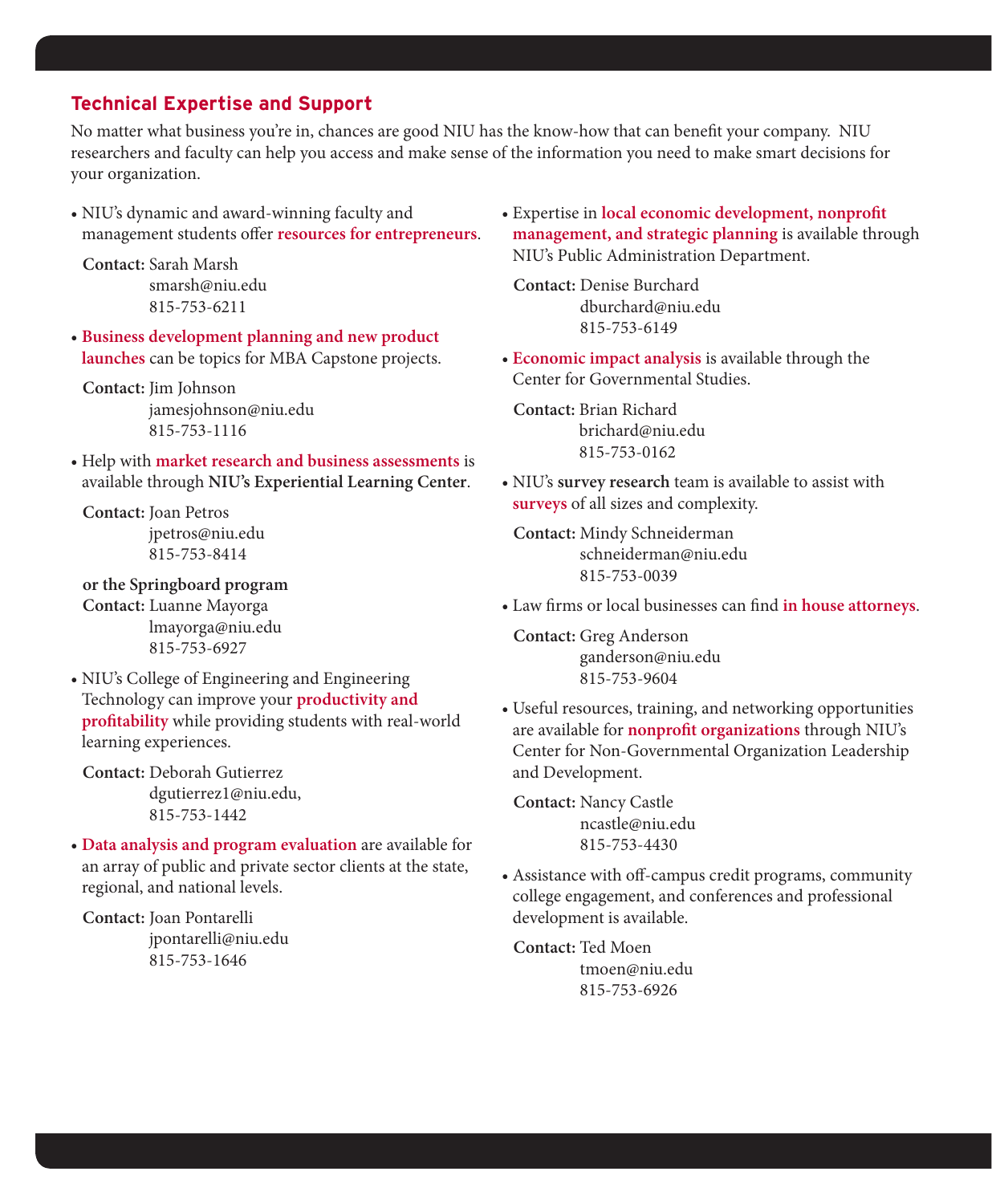#### **Business Development, Employee Relations, and Conference Services**

NIU's facilities, services, and cultural/recreational events are ideal venues for business development, client entertainment, or employee appreciation activities. Whether planning an international conference for your company or getting a group of employees together for a fun afternoon at a concert or football game, NIU can help make a memorable impression.

On a daily basis there are lectures, concerts, or exhibits at NIU that can enrich your employees, spark discussion with a business colleague, or provide a moment of inspiration.

**NIU Event Calendar:** https://calendar.niu.edu/

# **Conference Planning & Registration Services**

*(around the world)*

**Contact:** Matt Volk mvolk@niu.edu 815-753-1544

#### **Meeting facilities at NIU**

• Altgeld Hall, 595 College Ave,

**Contact:** Ellen Andersen ellena@niu.edu 815-753-1999

• Barsema Alumni & Visitors Center 231 N. Annie Glidden Road

**Contact:** bavc@niu.edu 815-753-1534

• Convocation Center, 1525 Lincoln Highway,

**Contact:** convocenter@niu.edu 815-752-6800

• Holmes Student Center, 340 Carroll Ave - Meeting Room Reservations

 **Contact:** Jennifer Jeffries jenniferj@niu.edu 815-753-1745

- Special Events Planning

 **Contact:** Pam Davis pdavis@niu.edu 815-753-1743

- Hotel Services

**Contact:** 815-753-1444

#### **Regional Conference Centers**

• Hoffman Estates, Rockford, and Naperville

 **Contact:** Gina Kenyon gkenyon@niu.edu 815-752-8990

• Lorado Taft Field Campus Executive Meeting Program

**Contact:** Diana Dennis ddennis@niu.edu 815-732-2111 ext. 123

**NIU Visual & Performing Arts**  http://www.vpa.niu.edu/cvpa/or 815-753-1635

#### **NIU Athletics**

Contact: John Cheney jcheney2@niu.edu 815-753-1801

• Premium seating sky boxes (indoor and outdoor) and hospitality clubs

**Contact:** Huskie Athletic Fund 815-753-1923 huskieathleticfund@niu.edu

• Convocation Suites **Contact:** Heather Priest hpriest2@niu.edu 815-752-6818